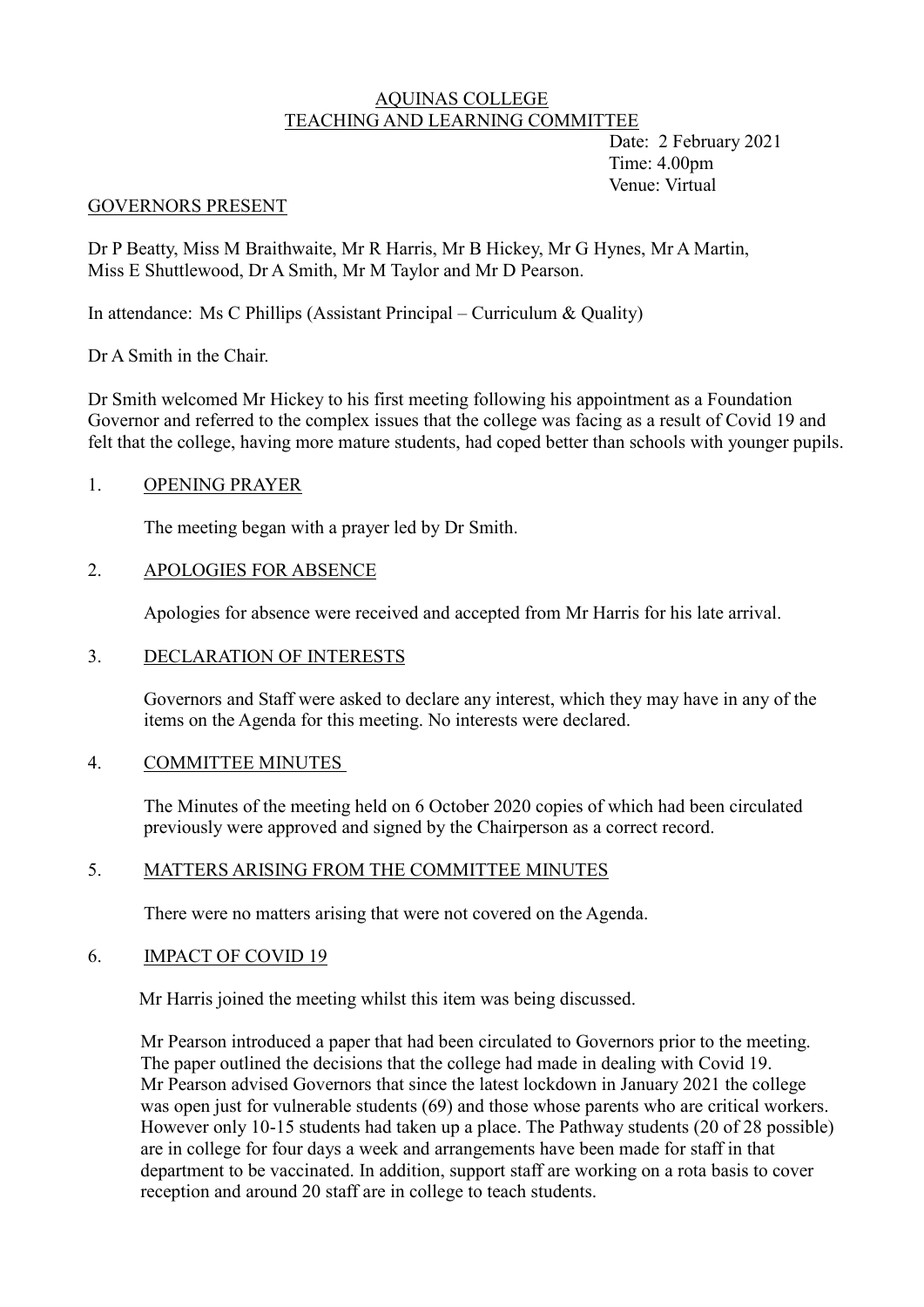Ms Phillips advised the Governors that the paper gave an overview of the changes that had been made at the college since October 2020. It showed the impact of Covid 19 on learning, teaching and assessment and support for students. The paper covered the following areas:

i) Use of Google Classroom as a College-Wide Platform

The college has moved to a whole-college policy of using Google Classroom and this has become key in ensuring quality assurance and the quality of curriculum delivery. The standardisation of resources, assessment of student work and tracking and monitoring of students can be accessed remotely and overseen in terms of quality by Heads of Department and senior staff. Staff have received support and training through the E-gurus group and within departments during the shared weekly meeting (Curriculum Planning Time). There has been positive feedback from staff about the use of this platform and all have said they will retain this aspect of their course organisation, delivery and assessment in the long-term.

ii) Teaching and Learning – Delivery

There have been significant changes to the teaching of remote and blended learning since the summer term of 2020 and both students and staff have adapted rapidly to the demands of blended and remote learning. Planning has been flexible and subject to frequent changes and revisions.

In the Autumn Term 2020 there was a streamed model of teaching and learning, where half of each class were physically present in all lessons and the other half attended remotely. Every week the two streems changed round so that each student experienced half their timetable in person and half remotely. The decision to deliver in this way was in order to prioritise the safety of staff and students whist maintaining the quality of learning. It also enabled students to follow the structure of the college day and be 'present' at every one of their timetabled lessons during the week.

In January the college were planning for the U6 to return on-site full-time, whilst the L6 remained in their streamed classes, but planning was overtaken by the DfE decision to close schools and colleges at the beginning of January 2021.

In the Spring Term 2021 a full remote curriculum is being taught with students attending all remote lessons 'live' during the week. All students are expected to follow the timetabled day and will be (remotely) present in all lessons. Live lessons, through Google Classroom allow for greater interactivity with peers, assessment opportunities and group work that replicates the real classroom experience as far as possible. Students are also able to complete and upload formal and timed assessments during a lesson, with the teacher supervising for the duration of the assessment.

Where the demands of practical subjects or assessment require an adapted method of delivery in a given week, students are given clear instructions as to what is expected of them and the work to be completed within each session, along with relevant deadlines for completion.

Dr Smith asked if the college had been affected the same as primary schools when they opened for one day and then closed. Mr Pearson replied that the college was not due to open on the Monday because they finished later for Christmas than others. Dr Beatty asked Governors to note that the college was functioning well and had been ready to move forward in January 2021.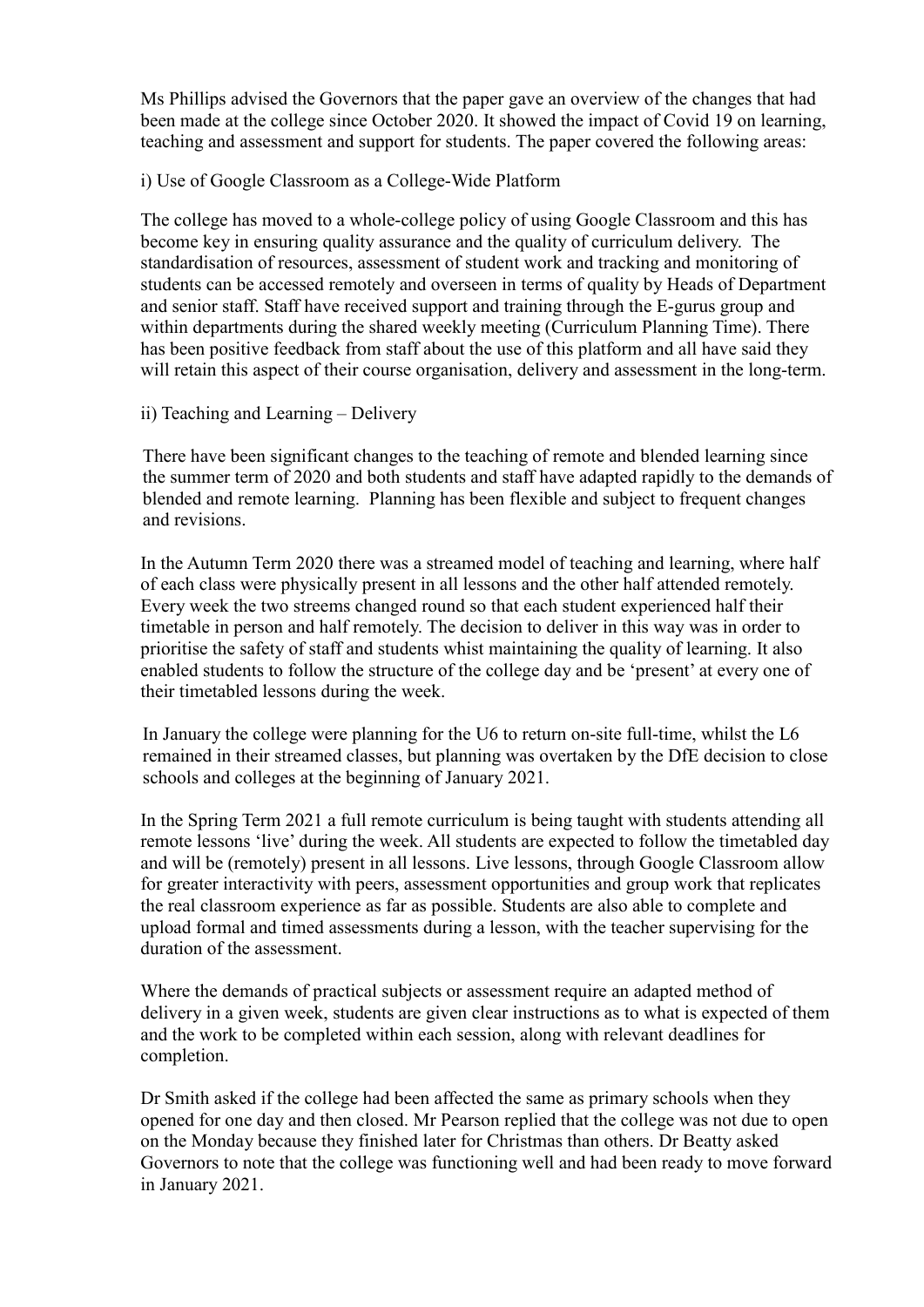Ms Phillips advised Governors that the college was well prepared to operate on a fully remote basis and had developed good use of Google Classroom and was, for example, using breakout rooms for group work.

Miss Braithwaite asked how were the college dealing with practical subjects for example chemistry. Ms Phillips replied that the examination boards have had to adapt their requirements and that lab technicians were recording practicals for students to observe.

Mr Hickey asked how was the attendance rate and engagement of students. Ms Phillips replied that a register was taken as normal and that there was a process in place for the referral of student who were not engaging. Mr Pearson added that attendance and engagement levels were high, although there had been more leavers than normal at this time of the year, and that students were engaging more because they have to make a positive impression. The structured timetable in place for students helps them keep to a routine.

Dr Smith asked was Google Classroom used instead of Moodle, and is Google meet linked to Google Classroom. Ms Phillips confirmed it was and replied that the Google apps were on the same platform and that Google Meet was the main way of communicating with students.

#### iii) Assessment

In the usual pattern of our assessment calendar, there are 7 formal assessments and reporting points across the 2 year course of study with 2 taking the form of mock exams (L6 – May/June and U6 – January). This year the college has aimed to remain as close to its usual Assessment Calendar and reporting points, with some adjustments and changes, as detailed below:

 a) The L6 End of Year (Mock) exams were moved to the beginning of October so that students were able to complete a realistic exam-style assessment of the content of their L6 exams that was not possible in the Summer Term. The exams were completed in the Sports Hall with the necessary social distancing in-place and with invigilation. A number of students were self-isolating during this week and we held a follow-up Mock Week for these students, with Heads of Department providing additional unseen papers so that we were able to make comparisons between student performance as fairly as possible. A very small number of students with ALS were allowed to complete the Mock Exams at home, with (remote) teacher supervision.

 b) Students sitting GCSE Maths and English resit exams were able to sit these in November 2020 and the results were issued in January 2021.

 c) Mock Exams were introduced for the new BTEC qualifications that have examined elements (Science, IT, Health and Social Care) in December 2020, ahead of the scheduled January 2021 unit exams. But the real unit assessments did not go ahead, following the government lockdown announcement in January 2021, and BTEC students completed exams remotely in January 2021 so that they can be assessed on the work they have prepared.

d) Due to the ongoing uncertainty about whether exams would go-ahead in the summer, plans have been made to supplement the usual U6 Mock exam with an additional Mock in April. This will be reviewed when the outcome of the Ofqual consultation on summer assessment is known.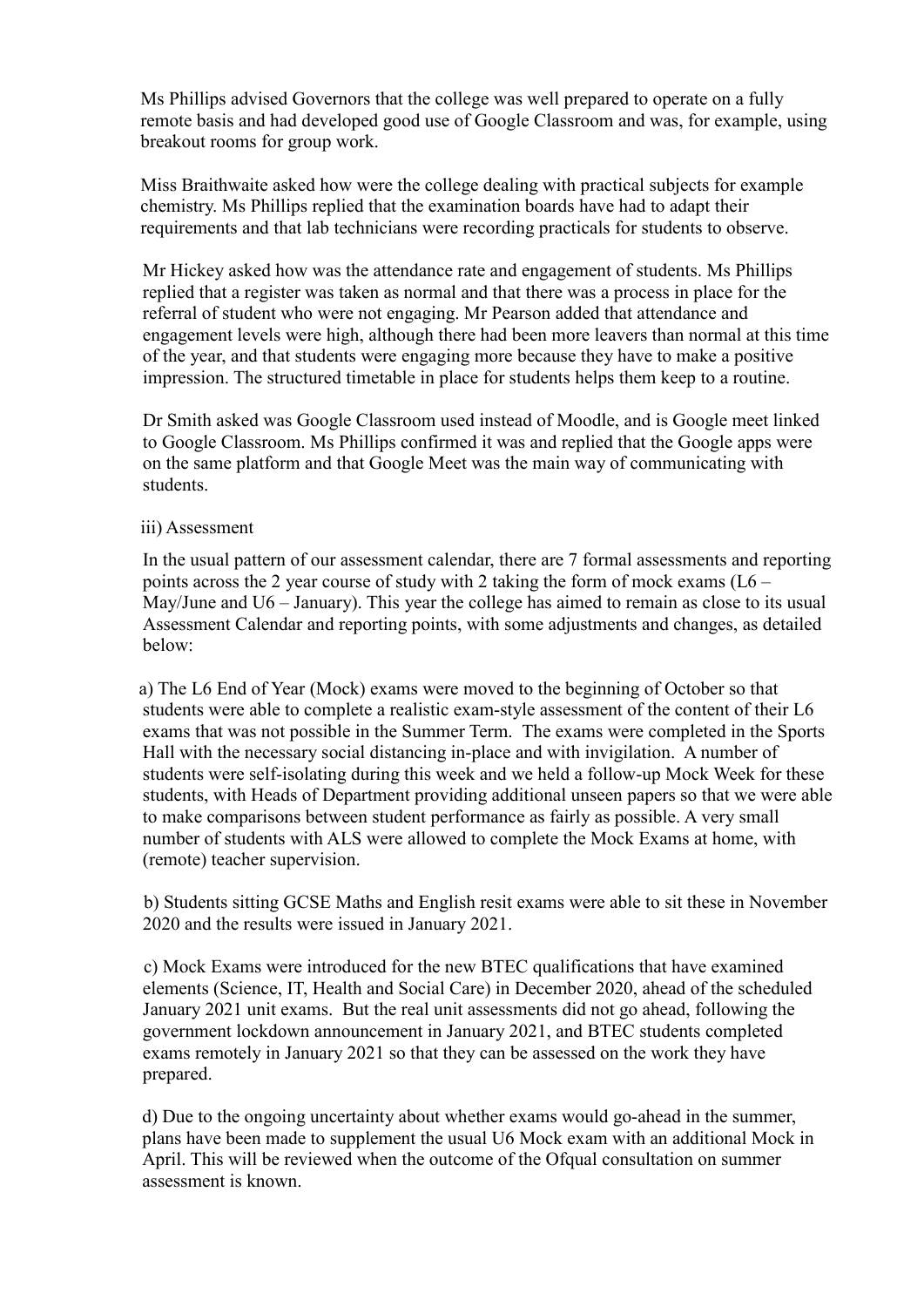The scheduled January Mock exam has been moved to w/c 22 February, in response to feedback from the Student Council who felt that students would benefit from additional preparation time so that they could produce their best work in the exam.

e) There will be a fully remote formal assessment for the U6 in February which will be reduced in scope for most subjects. Whilst the college is awaiting the outcome of the Ofqual consultation, the remotely invigilated February assessment will give students some certainty and enable them to continue revision and preparation and to get feedback on their progress. The rationale behind the college's decision has been explained to all students.

Mr Hickey asked how many re-sits had there been for Maths and English. Ms Phillips replied that there had been 111 for Maths and 37 for English.

iv) Consultation

Mr Pearson advised Governors that The DfE and Ofqual are consulting on the summer assessment for 2021. It is their strong belief that:

*"Students need grades to continue to the next stage of their education or training, or into employment. Grades must reflect what a student knows, understands and can do, and they must be widely understood and respected. In place of exams in summer 2021 we propose that a student's grade in a subject will be based on their teacher's assessment of the standard at which they are performing*."

This is a different approach than the one taken last year (taking little account of the disruption suffered) and the consultation seeks views on a number of proposals. The main themes being the extent to which you agree that:

a) students should continue with their education covering all the content during this academic year

b) a student's grade in each subject should be based on their teachers' assessment of the standard at which the student is performing (using a range of evidence)

c) a set of papers should be made available in each subject, to be used as a major part of their assessment.

d) assessments need to be fair and consistent and that exam boards should train teachers in this regard

e) the final assessment is made towards the end of the academic year May/June

f) teachers continue to assess any non-exam assessment

g) teachers be allowed to draw on a range of broader evidence of a student's work

h) students studying independently must also be given an opportunity

i) students should be able to appeal their grade.

j) staff should undertake internal moderation, provide the evidence used and explain the approach taken

k) centres/ teachers would submit grades to the exam boards by mid-June

l) external quality assurance by the exam boards would be ongoing throughout June m)results would be issued to students once the QA process is complete, most likely in early July

n) student appeals could be submitted immediately following the issue of results and would first be considered by colleges so as not to hold up their progressions.

Mr Pearson advised Governors that the consultation closed on 29 January 2021 and that there had been over 90,000 responses of which 60,000 were from students. He added that the results day could be brought forward to give time for colleges to hear appeals.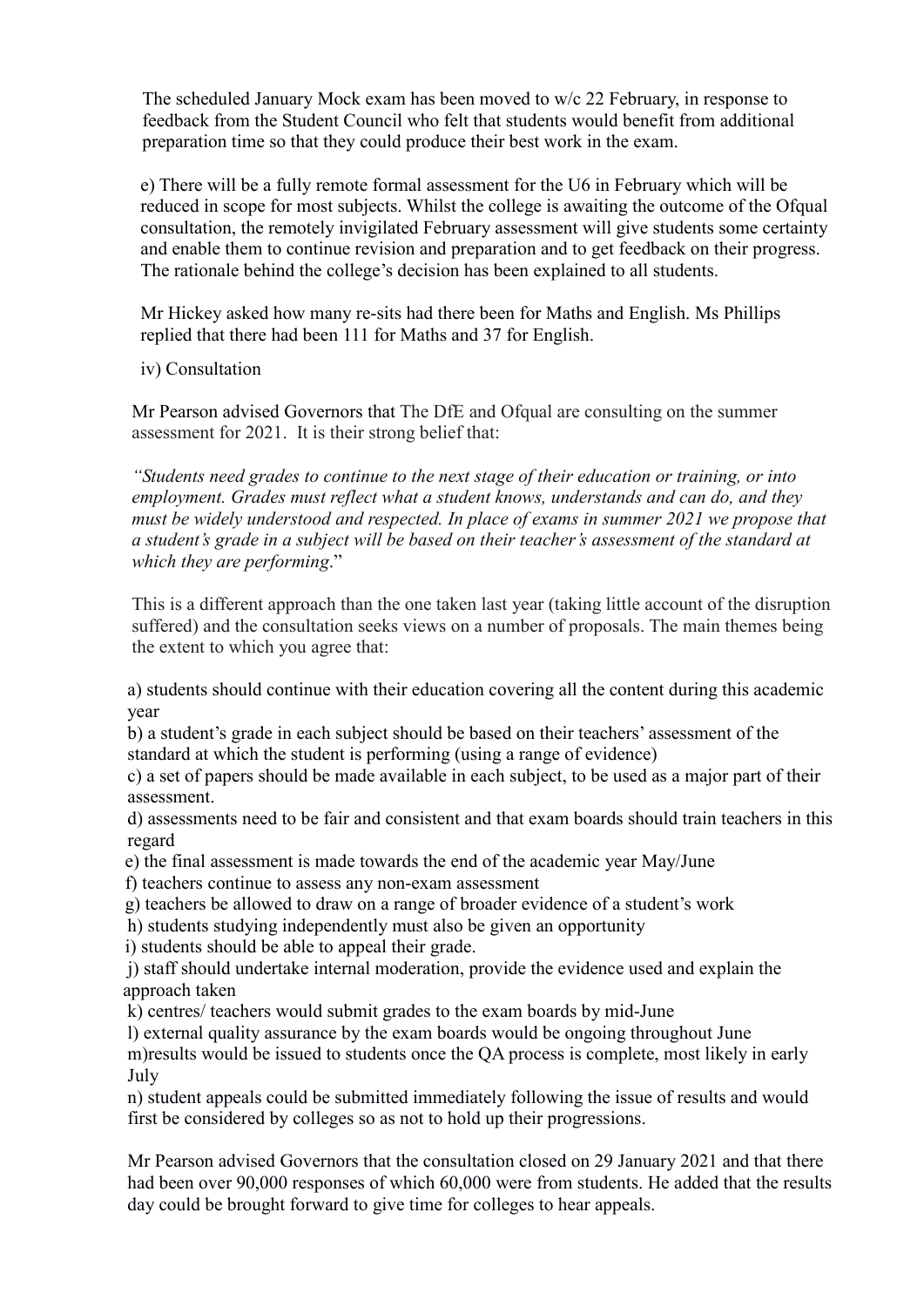A full discussion took place and Governors were concerned that many of the proposals lacked clarity on how they would be achieved and that it was placing additional work and pressure on teachers. Mr Pearson added that he felt that the Centre Assessment Grades proposed last year would have worked well had they been adhered to.

Mr Taylor felt that there would not be a level playing field and asked what were other colleges views. Mr Pearson replied that he had spoken to Loreto and Xaverian colleges and whilst they had different assessment patterns their views were broadly the same as the college. There is a meeting of north west colleges next week and this item would be high on the agenda.

# 7. EXECUTIVE SUMMARY OF LEADERSHIP AND MANAGEMENT SAR AND QUALITY REVIEW MEETINGS UPDATES

i) Changes and updates to Quality Assurance Processes

The college aims to provide students with the best education possible during this disrupted period. The college has, therefore, aimed to follow the quality cycle as it would in a normal year but have adapted this to reflect the current circumstances.

Towards the end of 2019, it was planned that the Section Head Team would evolve into an Improvement and Standards Group (ISG) to strengthen and influence the contribution of Heads of Department in overseeing the improvement of Learning, Teaching and Assessment in their departments. The Improvement and Standards Group have responsibility for cross college quality and L, T and A and each of the group members has an overarching strategic and operational responsibility for a particular area. During this period, the link between ISG and departments has been retained so that Heads of Departments can be supported through this uncertain and "remoting" period.

The processes for Professional Review have been adapted so that teachers can be supported with the delivery of blended learning. Staff were asked to report and focus on one target relating to the quality of teaching and learning.

Staff have been encouraged to support one another by completing a remote 'Peer Watch' where a teaching and learning focus and/or use of a particular technology can be observed informally so as to share good practice and develop departmental expertise in remote and blended learning.

Curriculum SAR and QIP documents have been updated with a focus on targets for improvement and development in blended learning. Our Quality Review Meetings have gone ahead at the time we usually complete these annually. These have been held with Heads of Department, the Principal, Assistant Principal Quality, Curriculum, Learning, Teaching and Assessment, and other senior colleagues.

These have enabled feedback to be gained on the quality delivery and any issues experienced by departmental teams, as well as sharing good practice. Information from these meetings has been fed back to the college's ISG and have helped to develop training and areas for development. Curriculum departments and SAR/QIP have not been graded for 2019/20 but the college is continuing to work with those departments identified as in need of additional support in 2019. The following departments are being additionally supported by the ISG: Physics, Business, Geography, Psychology, Media.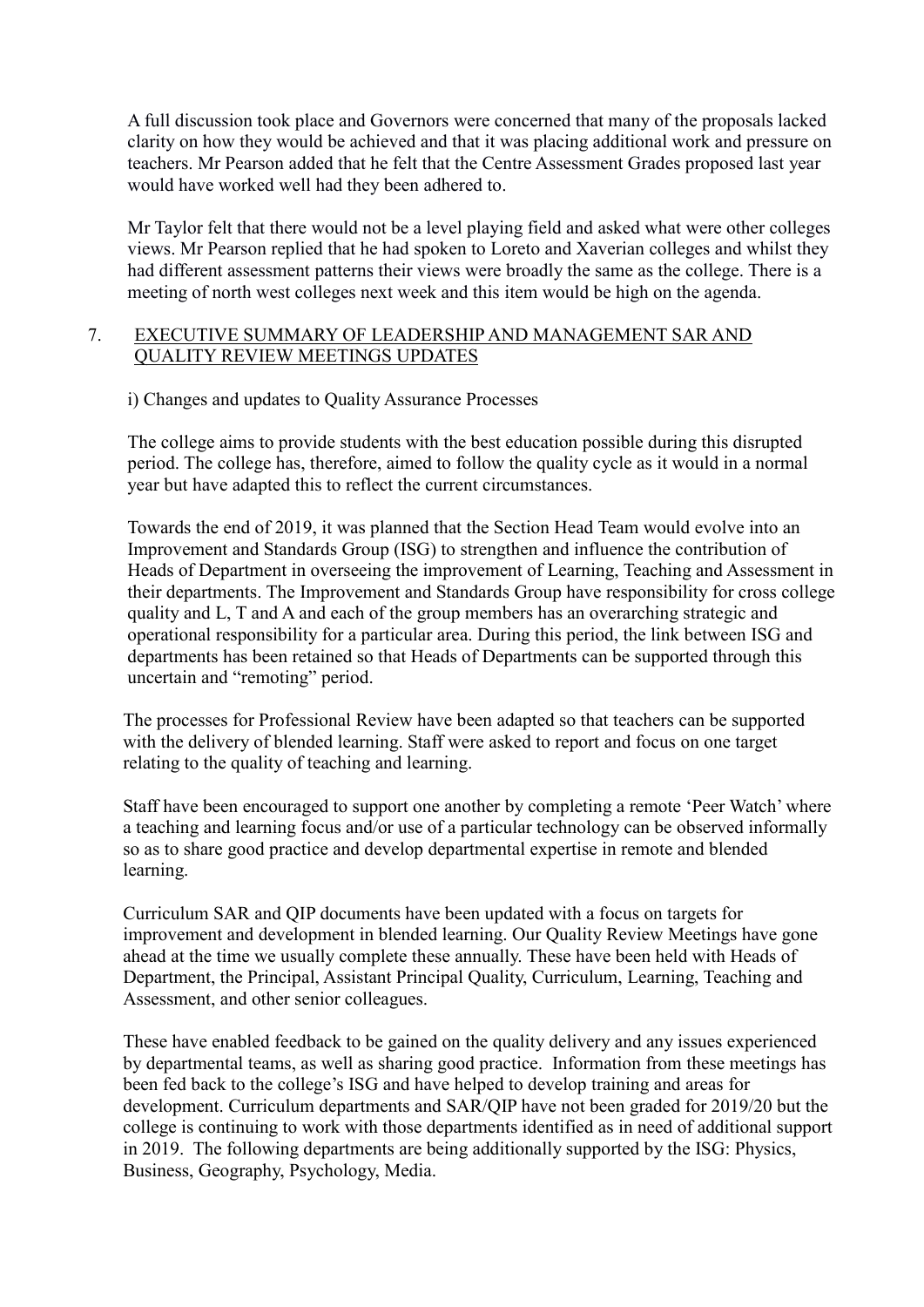The Quality Review Meetings have led to agreed key actions for each department to focus on and to follow-up in February/March. Curriculum departments are completing the DfE document 'Reviewing your Remote Learning' to identify strengths and areas for development and this has also been completed at cross-college level and reported back to SLT. The ISG BTEC lead works closely to assure quality in the subjects and oversees external validation processes and standardisation/moderation.

# ii) Learning, Teaching and Assessment - Learner Voice

Due to the new nature of this experience for both students and staff, it was particularly important to gather feedback from students, at departmental and whole-college level, so that the college could respond and adapt our delivery and practice, in addition to providing staff training on key areas. The following ways of gathering student feedback are occurring throughout the academic year:

- Focus groups College LTA priorities (student response to feedback & academic skills)
- Subject specific learner voice QIP priorities, current cohort analysis
- Whole college LTA, (including remote provision for this year).

# iii) Student Attendance and Engagement

It was very important to track and monitor student engagement and motivation, a simple weekly traffic light system was introduced as a way of monitoring and following-up student engagement, both at curriculum level and pastorally. There is a weekly review of completion and issues or concerns by SIS, Senior Tutors, Acting Vice Principal and Assistant Principal.

Group Tutors continue to have 1:1 meetings over Google Meet with their students on a weekly basis. Senior Tutors with support from Student Services will maintain an overview of tutor group attendance and engagement. Senior Tutors will also contact all students in their cohort with an active safeguarding concern on a weekly basis.

Pastoral concerns are shared with parents/carers wherever necessary and parents/carers will receive a weekly email alerting them to any unauthorised absences. Students receive a weekly email from the acting Vice Principal updating them on developments and highlighting key messages. A 'Personal Disclosures' box is available on MyAquinas, for students to notify teachers and Group Tutors if they are struggling remotely with a particular problem or circumstances.

iv) Core Curriculum and General RE

The college's core curriculum is continuing to run remotely as it has done since the start of this academic year. Students are required to complete weekly tasks for 10:10 (tutorial) and General RE on a weekly basis. Task completion in core studies will be monitored by Group and Senior Tutors. Students are required to attend a weekly pre-recorded virtual assembly, via their tutor group's virtual classroom.

## v) Support for Student Well-Being

During the period of remote learning, the college have been supporting the well-being of students in a number of different ways:

a) Sharing access to the 'Kooth' online mental well-being community

b) A student-focused booklet on the subject of anxiety has been shared with all students

c) Online Enrichment offer, that includes a number of well-being sessions